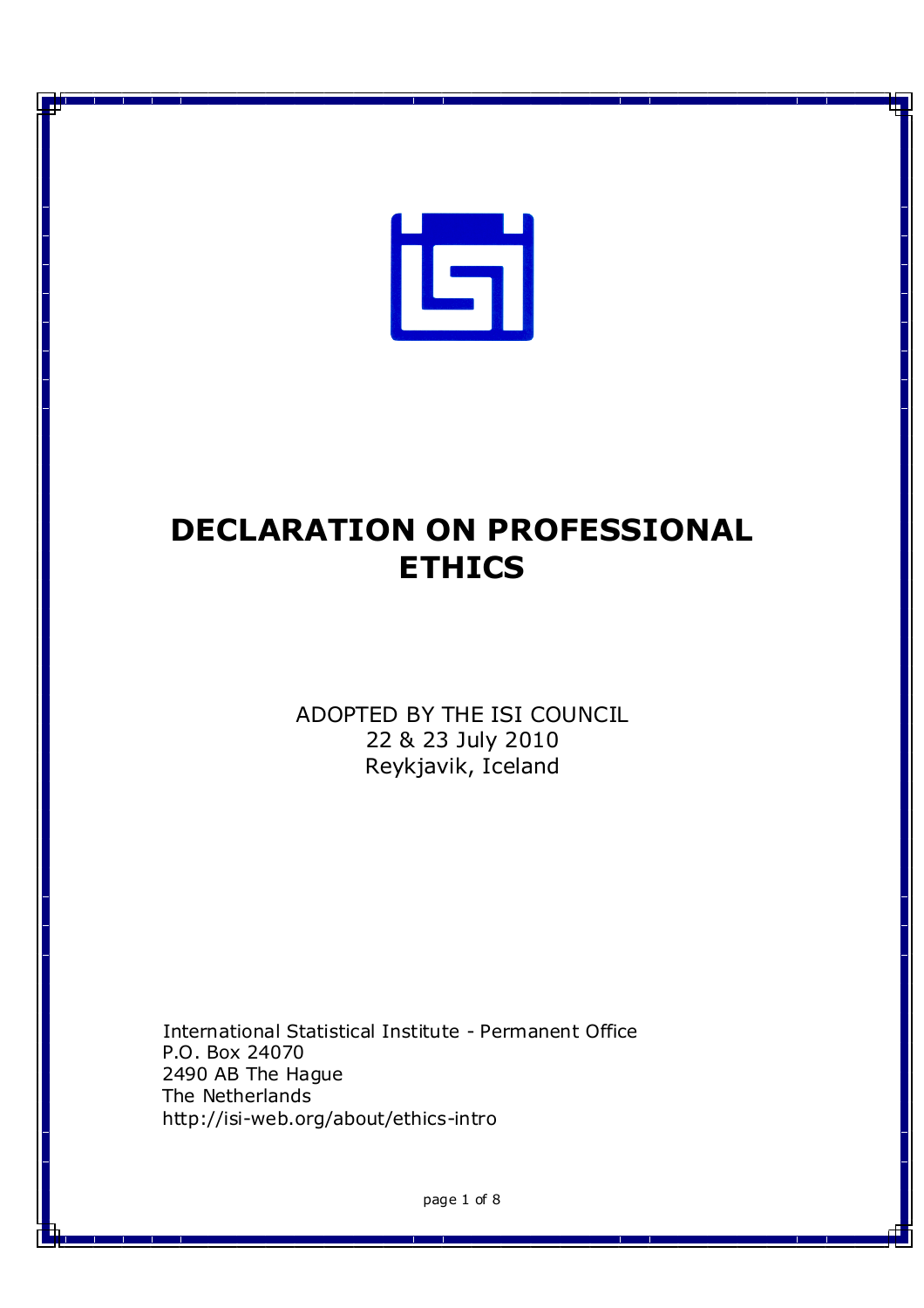## **ISI Declaration on Professional Ethics**

PREAMBLE, VALUES, PRINCIPLES AND BACKGROUND

Page

**For more background information and bibliographical details (English only), please visit the ISI website http://isi-web.org/about/ethics-intro**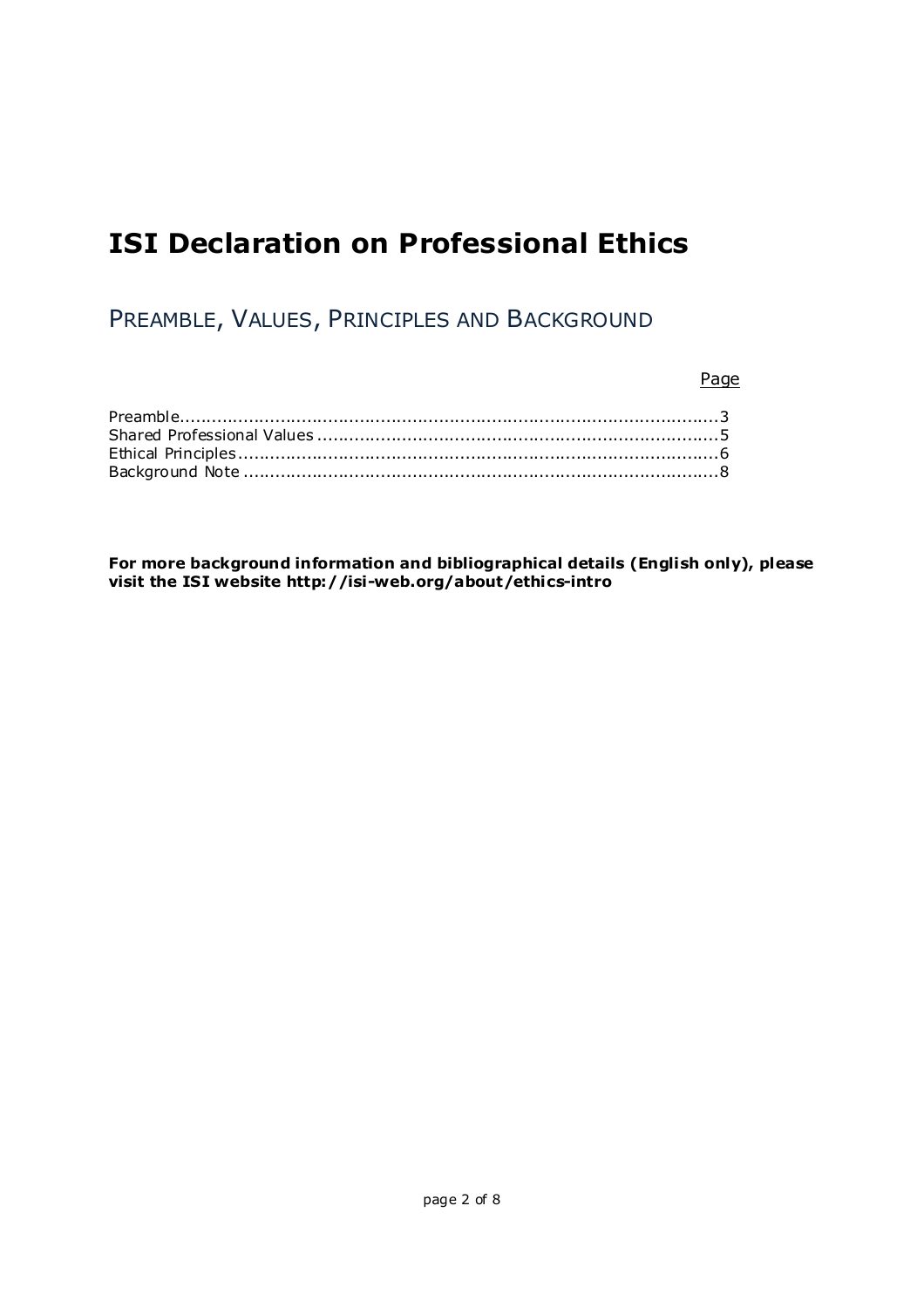### PREAMBLE

The ISI's Declaration on Professional Ethics consists of a statement of Shared Professional Values and a set of Ethical Principles that derive from these values.

For the purposes of this document, the definition of who is a statistician goes well beyond those with formal degrees in the field, to include a wide array of creators and users of statistical data and tools. Statisticians work within a variety of economic, cultural, legal and political settings, each of which influences the emphasis and focus of statistical inquiry. They also work within one of several different branches of their discipline, each involving its own techniques and procedures and, possibly, its own ethical approach.

Statisticians work in diverse fields such as economics, psychology, sociology, medicine, whose practitioners have ethical conventions that may influence their conduct. Even within the same setting and branch of statistics, individuals may face various situations and constraints in which ethical questions arise.

The aim of this declaration is to enable the statistician's individual ethical judgments and decisions to be informed by shared values and experience, rather than by rigid rules imposed by the profession. The declaration seeks to document widely held principles of the statistics profession and to identify the factors that obstruct their implementation. It recognizes that, the operation of one principle may impede the operation of another, that statisticians – in common with other occupational groups – have competing obligations not all of which can be fulfilled simultaneously. Thus, statisticians will sometimes have to make choices between principles. The declaration does not attempt to resolve these choices or to establish priorities among the principles. Instead it offers a framework within which the conscientious statistician should be able to work comfortably. It is urged that departures from the framework of principles be the result of deliberation rather than of ignorance.

The declaration's first intention is to be informative and descriptive rather than authoritarian or prescriptive. Second, it is designed to be applicable as far as possible to the wide and changing areas of statistical methodology and application. For this reason, its provisions are drawn quite broadly. Third, although the principles are framed so as to have wider application to decisions than to the issues it specifically mentions, the declaration is by no means exhaustive. It is designed in the knowledge that it will require periodic updating and amendment, reflecting on the one hand developments in the generation of information and technical tools utilized by statisticians and, on the other hand, in the uses (and, consequently, misuses) of statistical outputs. Fourth, the values, principles, and the commentaries which follow acknowledge with the general written or unwritten rules or norms, such as compliance with the law or the need for probity. However, the declaration restricts itself insofar as possible to matters of specific concern to statistical inquiry.

Although not explicitly stated, the Principles inherently reflect the obligations and responsibilities of – as well as the resulting conflicts faced by – statisticians to forces and pressures outside of their own performance, namely to and from:

- Society
- Employers, Clients, and Funders
- **Colleagues**
- **Subjects**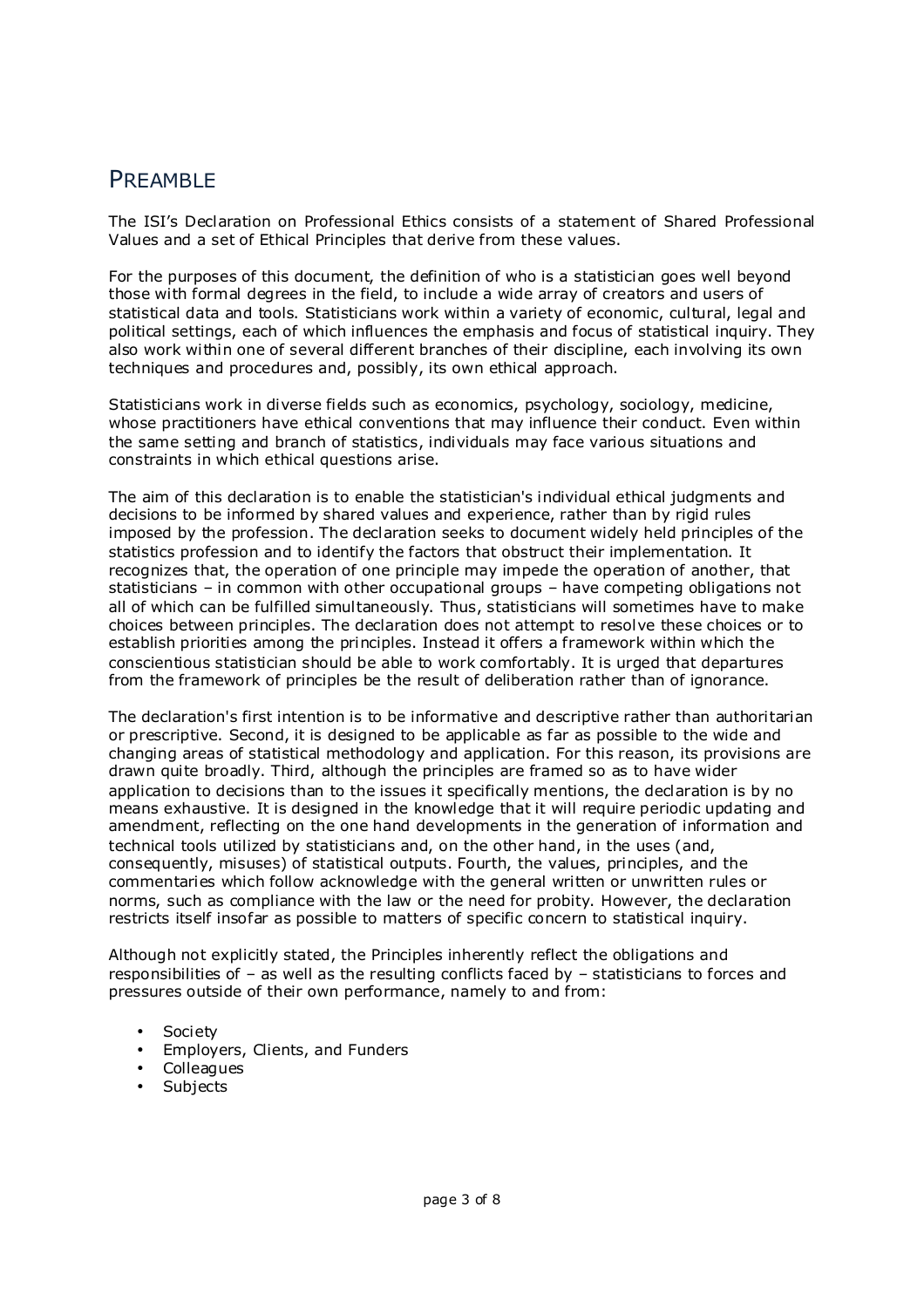In carrying out his/her responsibilities, each statistician must be sensitive to the need to ensure that his/her actions are, first, consistent with the best interests of each group and, second, do not favor any group at the expense of any other, or conflict with any of the Principles.

The Principles are followed by short commentaries on the conflicts and difficulties inherent in their application. A link is provided for each ethical principle for those who wish to pursue the issues. Similarly, a limited annotated bibliography is provided after the commentaries for those who wish to pursue the issues or consult more detailed texts.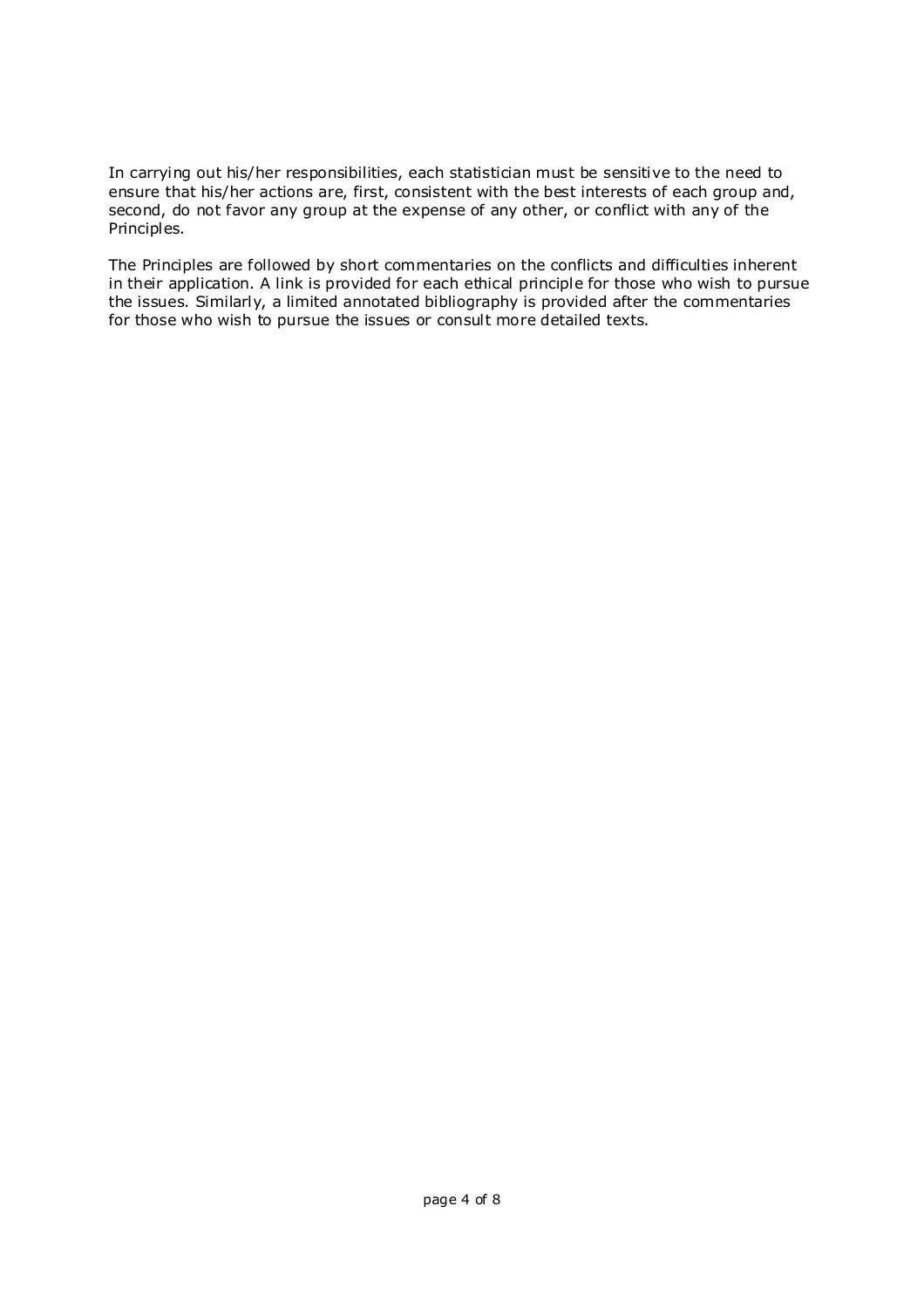### SHARED PROFESSIONAL VALUES

Our shared professional values are respect, professionalism, truthfulness and integrity.

#### **1. Respect**

We respect the privacy of others and the promises of confidentiality given to them. We respect the communities where data is collected and guard against harm coming to them by misuse of the results.

We should not suppress or improperly detract from the work of others.

#### **2. Professionalism**

The value Professionalism implies Responsibility, Competence and Expert Knowledge, and Informed Judgment.

We work to understand our users' needs.

We use our statistical knowledge, data, and analyses for the Common Good to serve the society.

We strive to collect and analyze data of the highest quality possible.

We are responsible for the fitness of data and of methods for the purpose at hand. We discuss issues objectively and strive to contribute to the resolution of problems. We obey the law and work to change laws we believe impede good statistical practice.

We are continuously learning both about our own field as well as those to which we apply our methods.

We develop new methods as appropriate.

We do not take assignments in which we have a clear conflict of interest. We act responsibly with our employers.

#### **3. Truthfulness and Integrity**

By Truthfulness and Integrity, we mean Independence, Objectivity and Transparency.

We produce statistical results using our science and are not influenced by pressure from politicians or funders.

We are transparent about the statistical methodologies used and make these methodologies public.

We strive to produce results that reflect the observed phenomena in an impartial manner.

We present data and analyses honestly and openly.

We are accountable for our actions.

We have respect for intellectual property.

As scientists, we pursue promising new ideas and discard those demonstrated to be invalid.

We work towards the logical coherence and empirical adequacy of our data and conclusions.

We value well-established objective criteria of assessment.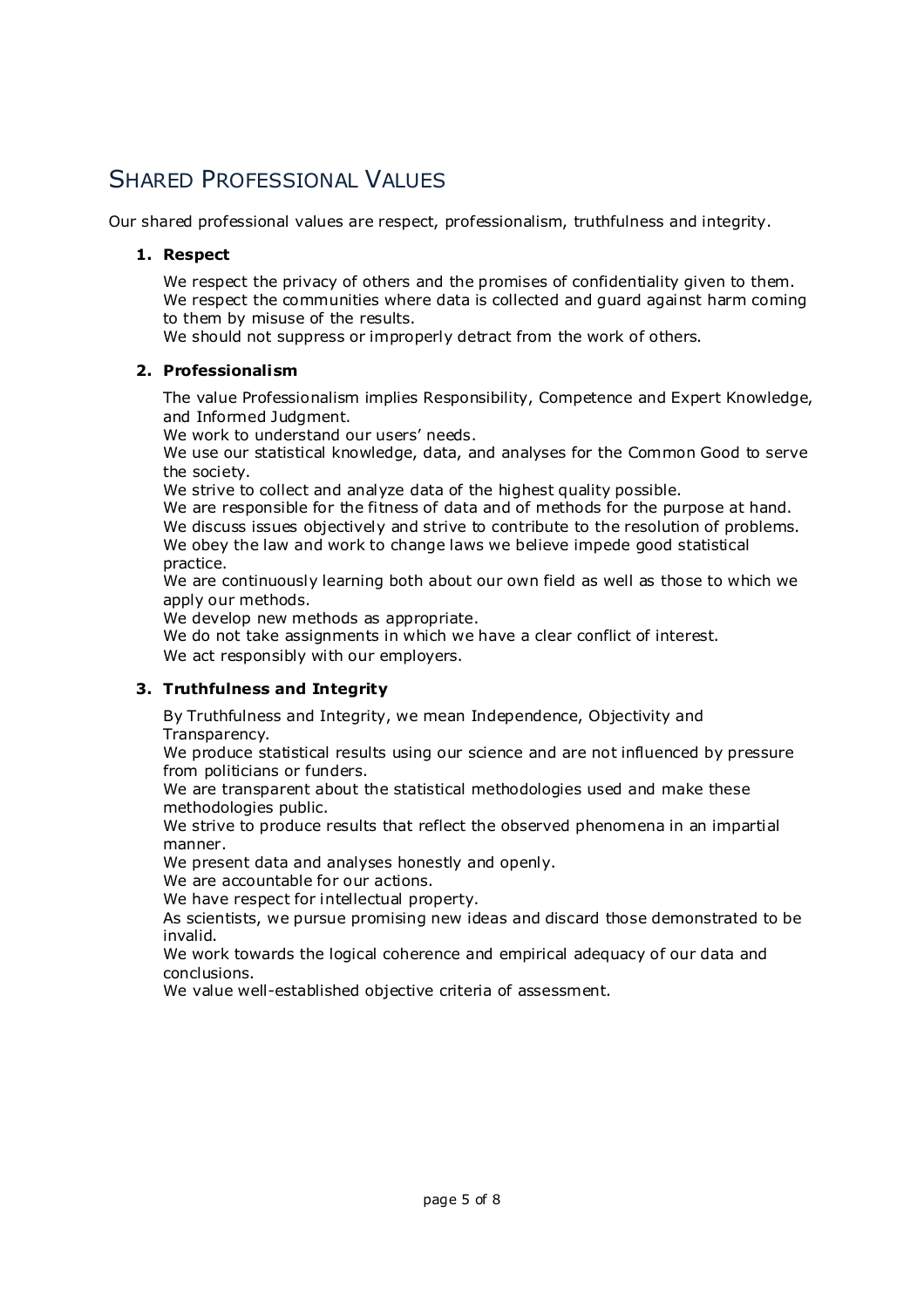### **ETHICAL PRINCIPLES**

#### **1. Pursuing Objectivity**

Statisticians should pursue objectivity without fear or favor, only selecting and using methods designed to produce the most accurate results. They should present all findings openly, completely, and in a transparent manner regardless of the outcomes. Statisticians should be particularly sensitive to the need to present findings when they challenge a preferred outcome. The statistician should guard against predictable misinterpretation or misuse. If such misinterpretation or misuse occurs, steps should be taken to inform potential users. Findings should be communicated for the benefit of the widest possible community, yet attempt to ensure no harm to any population group.

#### **2. Clarifying Obligations and Roles**

The respective obligations of employer, client, or funder and statistician in regard to their roles and responsibility that might raise ethical issues should be spelled out and fully understood. In providing advice or guidance, statisticians should take care to stay within their area of competence, and seek advice, as appropriate, from others with the relevant expertise.

#### **3. Assessing Alternatives Impartially**

Available methods and procedures should be considered and an impartial assessment provided to the employer, client, or funder of the respective merits and limitations of alternatives, along with the proposed method.

#### **4. Conflicting Interests**

Statisticians avoid assignments where they have a financial or personal conflict of interest in the outcome of the work. The likely consequences of collecting and disseminating various types of data and the results of their analysis should be considered and explored.

#### **5. Avoiding Preempted Outcomes**

Any attempt to establish a predetermined outcome from a proposed statistical inquiry should be rejected, as should contractual conditions contingent upon such a requirement.

#### **6. Guarding Privileged Information**

Privileged information is to be kept confidential. This prohibition is not to be extended to statistical methods and procedures utilized to conduct the inquiry or produce published data.

#### **7. Exhibiting Professional Competence**

Statisticians shall seek to upgrade their professional knowledge and skills, and shall maintain awareness of technological developments, procedures, and standards which are relevant to their field, and shall encourage others to do the same.

#### **8. Maintaining Confidence in Statistics**

In order to promote and preserve the confidence of the public, statisticians should ensure that they accurately and correctly describe their results, including the explanatory power of their data. It is incumbent upon statisticians to alert potential users of the results to the limits of their reliability and applicability.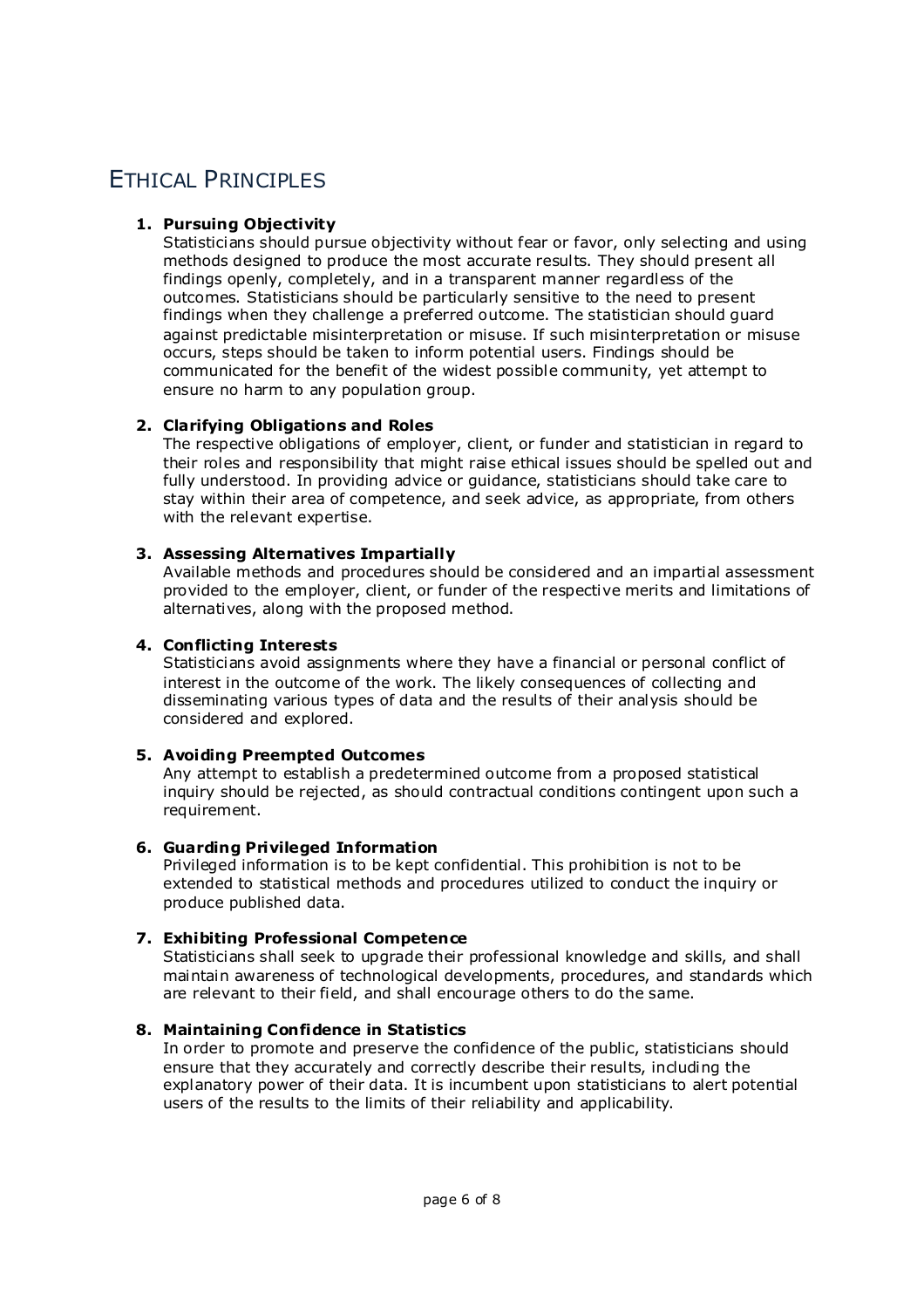#### **9. Exposing and Reviewing Methods and Findings**

Adequate information should be provided to the public to permit the methods, procedures, techniques, and findings to be assessed independently.

#### **10. Communicating Ethical Principles**

In collaborating with colleagues and others in the same or other disciplines, it is necessary and important to ensure that the ethical principles of all participants are clear, understood, respected, and reflected in the undertaking.

#### **11.Bearing Responsibility for the Integrity of the Discipline**

Statisticians are subject to the general moral rules of scientific and scholarly conduct: they should not deceive or knowingly misrepresent or attempt to prevent reporting of misconduct or obstruct the scientific/scholarly research of others.

#### **12.Protecting the Interests of Subjects**

Statisticians are obligated to protect subjects, individually and collectively, insofar as possible, against potentially harmful effects of participating. This responsibility is not absolved by consent or by the legal requirement to participate. The intrusive potential of some forms of statistical inquiry requires that they be undertaken only with great care, full justification of need, and notification of those involved. These inquiries should be based, as far as practicable, on the subjects' freely given, informed consent. The identities and records of all subjects or respondents should be kept confidential. Appropriate measures should be utilized to prevent data from being released in a form that would allow a subject's or respondent's identity to be disclosed or inferred.